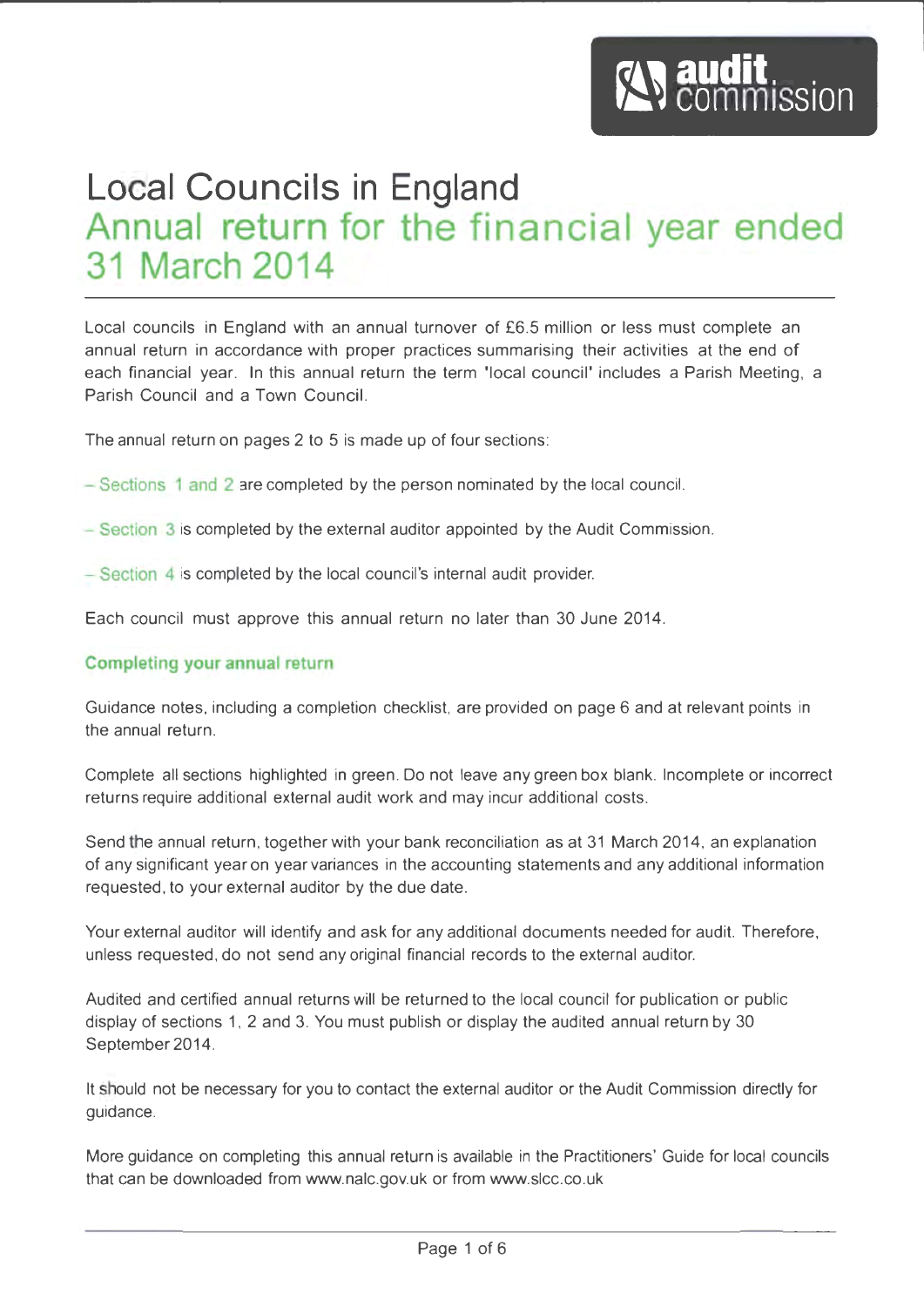# Section 1 - Accounting statements 2013/14 for

Enter name of reporting body here:

Lase

15mg PARISH

Council/Meeting

Readers should note that throughout this annual return references to a 'local council' or 'council' also relate to a parish meeting.

|                |                                                                                | Year ending           |                       | Notes and guidance                                                                                                                                                                            |  |  |
|----------------|--------------------------------------------------------------------------------|-----------------------|-----------------------|-----------------------------------------------------------------------------------------------------------------------------------------------------------------------------------------------|--|--|
|                |                                                                                | 31 March<br>2013<br>£ | 31 March<br>2014<br>£ | Please round all figures to nearest £1. Do not leave any boxes<br>blank and report $\overline{E}0$ or Nil balances. All figures must agree to<br>underlying financial records.                |  |  |
| 1              | <b>Balances</b><br>brought forward                                             | 154886                | 171, 282              | Total balances and reserves at the beginning of the year as<br>recorded in the financial records. Value must agree to Box 7 of<br>previous year.                                              |  |  |
| $\overline{2}$ | (+) Annual<br>precept                                                          | 107.500               | 107,560               | Total amount of precept received or receivable in the year.                                                                                                                                   |  |  |
| 3              | (+) Total other<br>receipts                                                    | 8,461                 | $18,35+$              | Total income or receipts as recorded in the cashbook less the<br>precept received (line 2). Include any grants received here.                                                                 |  |  |
|                | (-) Staff costs                                                                | $-20,6V$              | $-20,904$             | Total expenditure or payments made to and on behalf of all<br>employees. Include salaries and wages, PAYE and NI (employees<br>and employers), pension contributions and employment expenses. |  |  |
| 5              | $(-)$ Loan<br>interest/capital<br>repayments                                   | $M_{1}$               | A1                    | Total expenditure or payments of capital and interest made during<br>the year on the council's borrowings (if any).                                                                           |  |  |
| 6              | (-) All other<br>payments                                                      | $-78554$              | $-93,537$             | Total expenditure or payments as recorded in the cashbook less<br>staff costs (line 4) and loan interest/capital repayments (line 5).                                                         |  |  |
|                | $7$ (=) Balances<br>carried forward                                            | 171,282               | 182,315               | Total balances and reserves at the end of the year.<br>Must equal $(1+2+3) - (4+5+6)$                                                                                                         |  |  |
| 8              | Total cash and<br>short term<br>investments                                    | 160, 871              | 177, 948              | The sum of all current and deposit bank accounts, cash holdings<br>and short term investments held as at 31 March - to agree with<br>bank reconciliation.                                     |  |  |
| 9              | <b>Total fixed assets</b><br>plus other long<br>term investments<br>and assets | 304,054               | 304, 226              | The original Asset and Investment Register value of all fixed<br>assets, plus other long term assets owned by the council as at 31<br><b>March</b>                                            |  |  |
|                | 10 Total borrowings                                                            | $N1-$                 | $N_{12}$              | The outstanding capital balance as at 31 March of all loans from<br>third parties (including PWLB).                                                                                           |  |  |
|                | 11 Disclosure<br>note<br><b>Trust funds</b><br>(including<br>charitable)       | ves<br>no             | <b>VOS</b><br>no      | The council acts as sole trustee for and is responsible for<br>managing trust funds or assets. The figures in the accounting<br>statements above do not include any trust transactions.       |  |  |

I certify that for the year ended 31 March 2014 the accounting statements in this annual return present fairly the financial position of the council and its income and expenditure, or properly present receipts and payments, as the case may be.



I confirm that these accounting statements were approved by the council on this date:

 $02]$  $06/2$  $01$ 

and recorded as minute reference:  $25114 - 021062014$ 

Signed by Chair of the meeting approving these

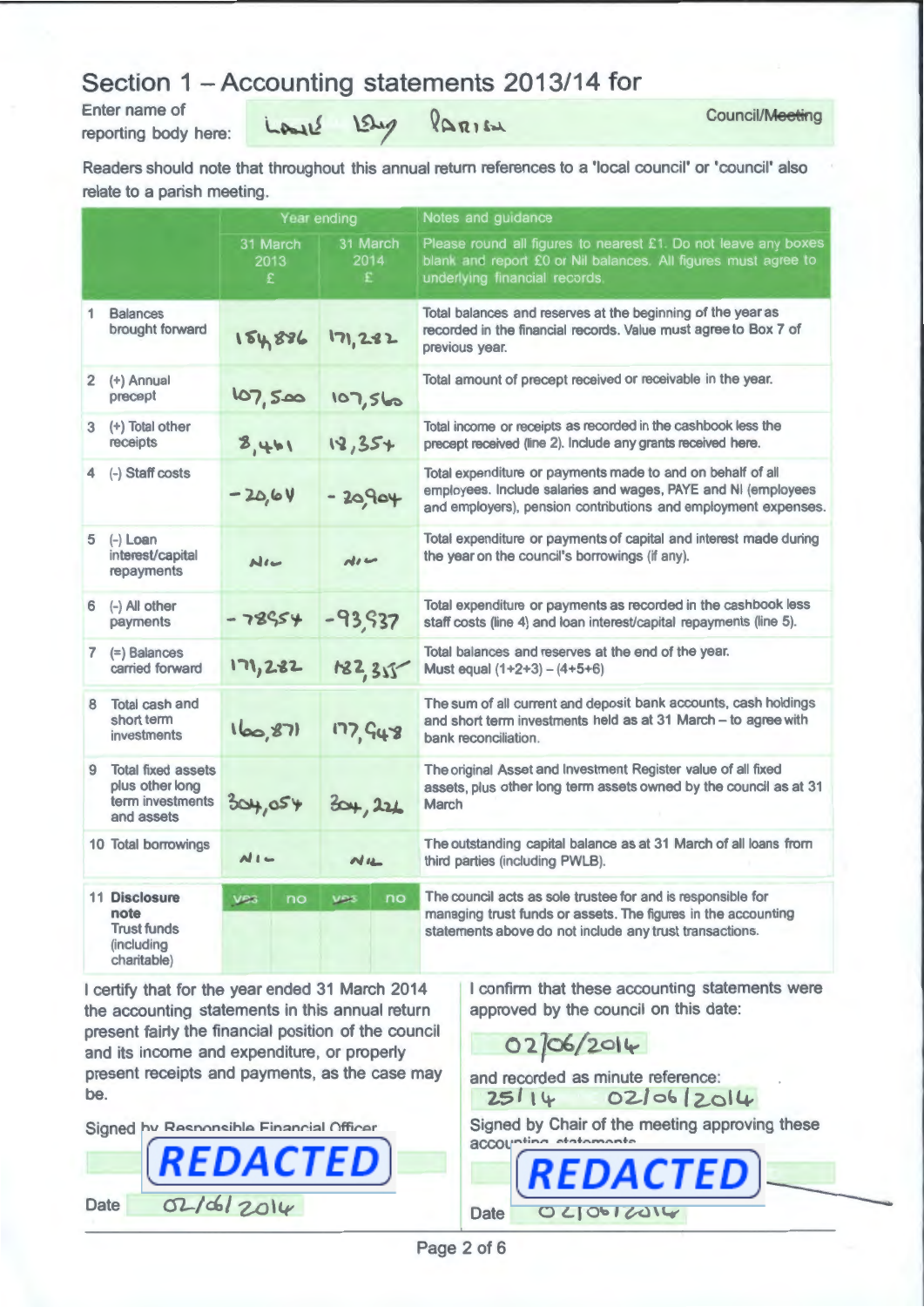# **Section 2 - Annual governance statement 2013/14**

We acknowledge as the members of:

LANE END PARISH COUncil/Meeting

our responsibility for ensuring that there is a sound system of internal control, including the preparation of the accounting statements. We confirm, to the best of our knowledge and belief, with respect to the accounting statements for the year ended 31 March 2014, that:

|                                                                                                                                                                                                                                                                                                         | Agreed          |                 | 'Yes'                                                                                                                                                                                    |
|---------------------------------------------------------------------------------------------------------------------------------------------------------------------------------------------------------------------------------------------------------------------------------------------------------|-----------------|-----------------|------------------------------------------------------------------------------------------------------------------------------------------------------------------------------------------|
|                                                                                                                                                                                                                                                                                                         | <b>Yes</b>      | No <sup>+</sup> | means that the council:                                                                                                                                                                  |
| We approved the accounting statements prepared in<br>1<br>accordance with the requirements of the Accounts and<br>Audit Regulations and proper practices.                                                                                                                                               |                 |                 | prepared its accounting statements in the<br>way prescribed by law.                                                                                                                      |
| We maintained an adequate system of internal control,<br>$\mathbf{2}$<br>including measures designed to prevent and detect fraud<br>and corruption and reviewed its effectiveness.                                                                                                                      | $\checkmark$    |                 | made proper arrangements and accepted<br>responsibility for safeguarding the public<br>money and resources in its charge.                                                                |
| We took all reasonable steps to assure ourselves that there<br>з.<br>are no matters of actual or potential non-compliance with<br>laws, regulations and proper practices that could have a<br>significant financial effect on the ability of the council to<br>conduct its business or on its finances. |                 |                 | has only done what it has the legal power<br>to do and has complied with proper<br>practices in doing so.                                                                                |
| We provided proper opportunity during the year for the<br>4<br>exercise of electors' rights in accordance with the<br>requirements of the Accounts and Audit Regulations.                                                                                                                               |                 |                 | during the year has given all persons<br>interested the opportunity to inspect and<br>ask questions about the council's accounts.                                                        |
| We carried out an assessment of the risks facing the<br>5.<br>council and took appropriate steps to manage those risks,<br>including the introduction of internal controls and/or<br>external insurance cover where required.                                                                           |                 |                 | considered the financial and other risks it<br>faces and has dealt with them properly.                                                                                                   |
| We maintained throughout the year an adequate and<br>6.<br>effective system of internal audit of the council accounting<br>records and control systems.                                                                                                                                                 |                 |                 | arranged for a competent person,<br>independent of the financial controls and<br>procedures, to give an objective view on<br>whether internal controls meet the needs of<br>the council. |
| We took appropriate action on all matters raised in reports<br>7.<br>from internal and external audit.                                                                                                                                                                                                  |                 |                 | responded to matters brought to its<br>attention by internal and external audit.                                                                                                         |
| We considered whether any litigation, liabilities or<br>8<br>commitments, events or transactions, occurring either<br>during or after the year-end, have a financial impact on the<br>council and, where appropriate have included them in the<br>accounting statements.                                |                 |                 | disclosed everything it should have about<br>its business activity during the year<br>including events taking place after the year-<br>end if relevant.                                  |
| Trust funds (including charitable) – in our capacity as the sole yes no NA<br>9.<br>managing trustee we discharged our responsibility in relation<br>to the accountability for the fund(s)/assets, including financial<br>reporting and, if required, independent examination or audit.                 |                 |                 | has met all of its responsibilities where it is<br>a sole managing trustee of a local trust or<br>trusts.                                                                                |
| This annual governance statement is approved<br>by the council and recorded as minute reference                                                                                                                                                                                                         | Signed<br>Chair |                 | <i><b>REDACTED</b></i>                                                                                                                                                                   |
| 62/06/14<br>25114                                                                                                                                                                                                                                                                                       | dated           |                 | 02100114                                                                                                                                                                                 |
| 02/06/14<br>dated                                                                                                                                                                                                                                                                                       | Signed          |                 |                                                                                                                                                                                          |
|                                                                                                                                                                                                                                                                                                         | <b>Clerk</b>    |                 | REDACTED                                                                                                                                                                                 |
|                                                                                                                                                                                                                                                                                                         | dated           |                 | 02/06/14                                                                                                                                                                                 |

\*Note: Please provide explanations to the external auditor on a separate sheet for each 'No' response. Describe how the council will address the weaknesses identified.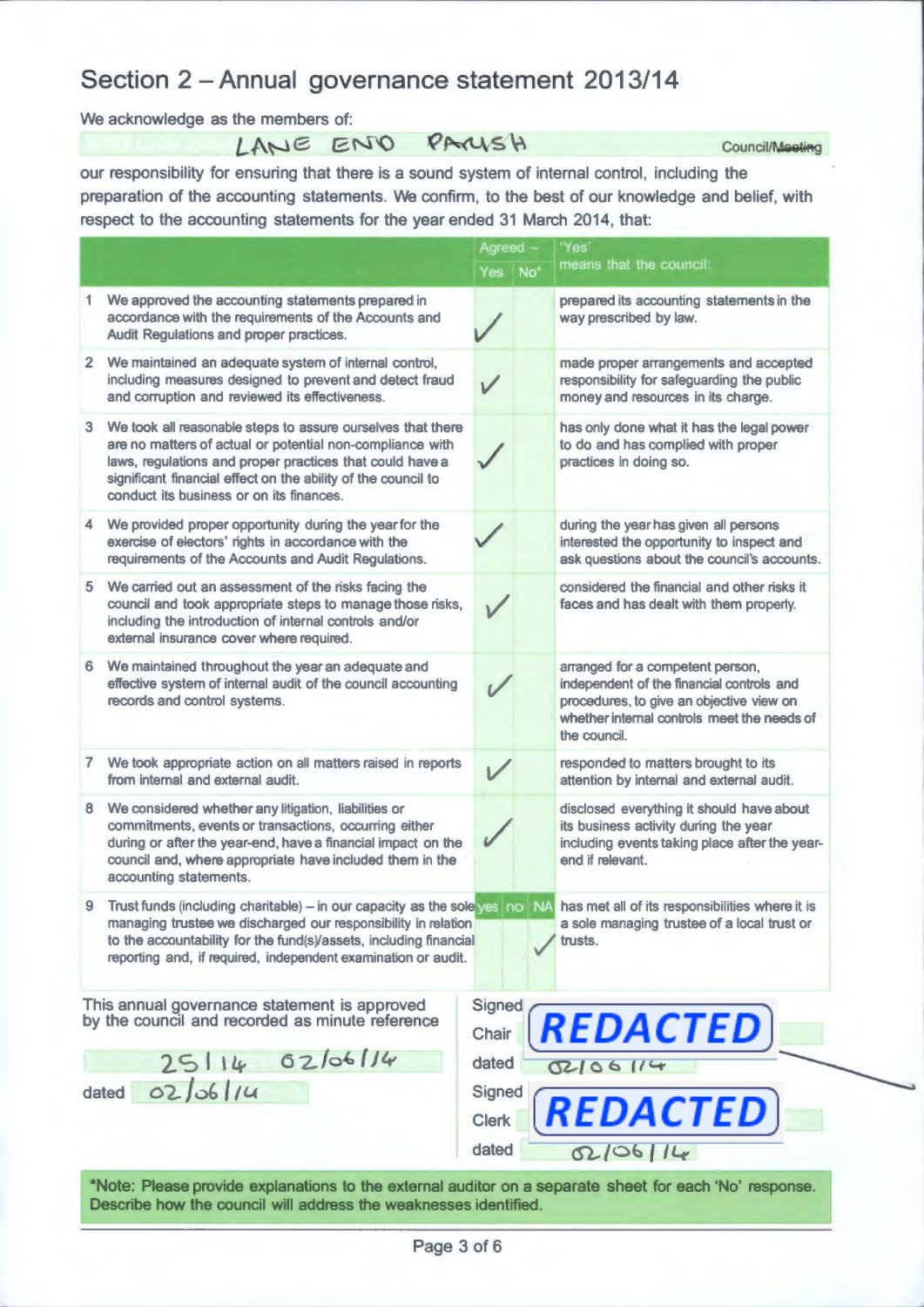### Section 3 - External auditor certificate and opinion 2013/14 **Certificate**

We certify that we have completed the audit of the annual return for the year ended 31 March 2014 of

#### LANE END PARISM COUNCIL

Council/Meeting

### Respective responsibilities of the council and the auditor

The council is responsible for ensuring that its financial management is adequate and effective and that it has a sound system of internal control. The council prepares an annual return in accordance with proper practices which:

- summarises the accounting records for the year ended 31 March 2014; and
- confirms and provides assurance on those matters that are important to our audit responsibilities.

Our responsibility is to conduct an audit in accordance with guidance issued by the Audit Commission and, on the basis of our review of the annual return and supporting information, to report whether any matters that come to our attention give cause for concern that relevant legislation and regulatory requirements have not been met.

# External auditor's report

| regulatory requirements have not been met. | On the basis of our review, in our opinion the information in the annual return is in accordance with proper<br>practices and no matters have come to our attention giving cause for concern that relevant legislation and                                                                                                                                                                                                                                                                                             |
|--------------------------------------------|------------------------------------------------------------------------------------------------------------------------------------------------------------------------------------------------------------------------------------------------------------------------------------------------------------------------------------------------------------------------------------------------------------------------------------------------------------------------------------------------------------------------|
|                                            | Other matters not affecting our opinion which we draw to the attention of the council:<br>In 2013/14 the Council received council tax support grant amounting to £11,064. This grant does not form<br>part of the Precept and should be accounted for in the same way as any other grants received - i.e.<br>included in Section 1, Box 3 of the Annual Return (Other Income), not in Box 2 (Precept). To account for<br>the grant correctly, Box 2 for that year should state £96,496 and Box 3 should state £29,418. |
| External auditor's signature:              | Mazars up                                                                                                                                                                                                                                                                                                                                                                                                                                                                                                              |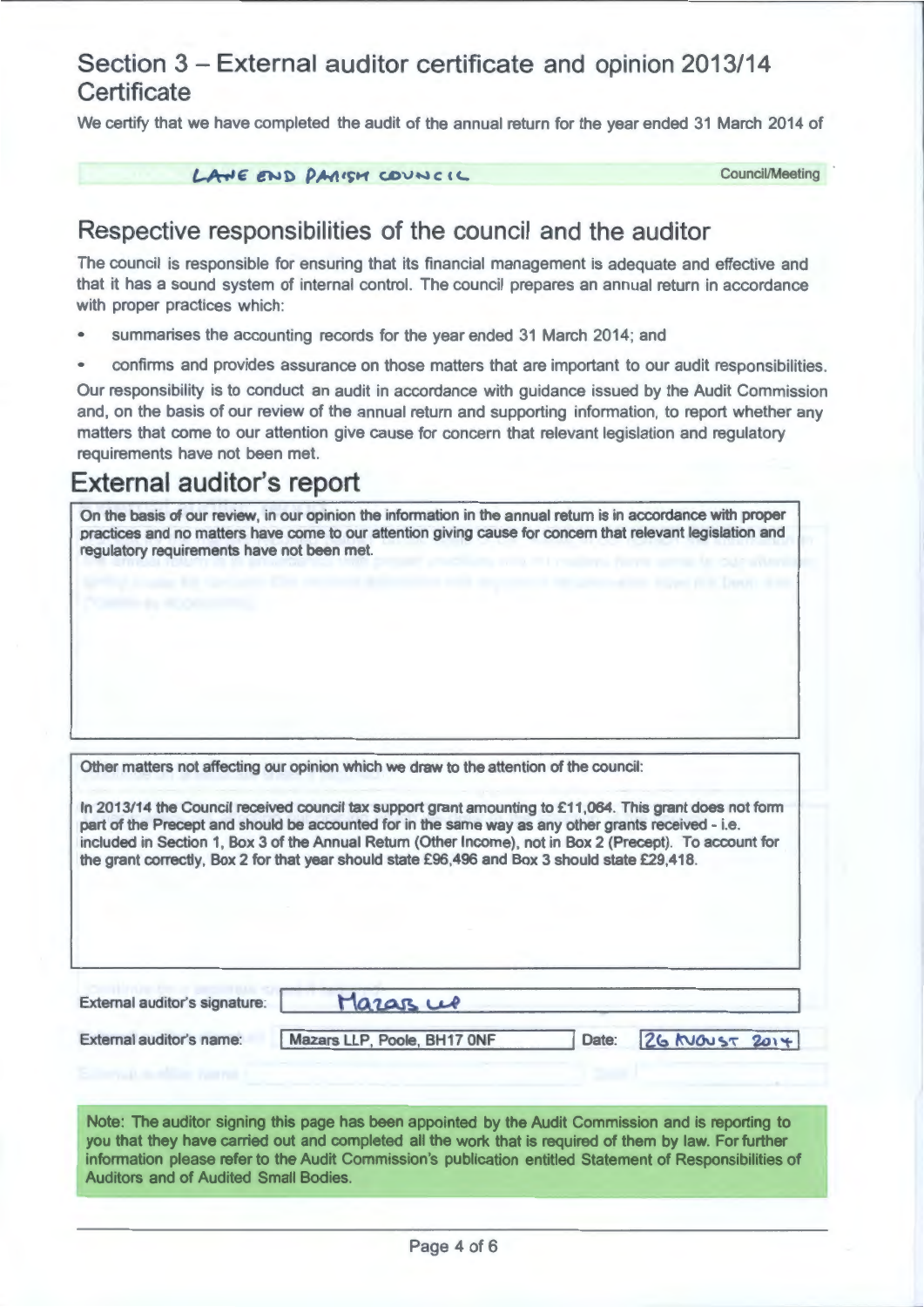## Section 4 - Annual internal audit report 2013/14 to

Lane PARISM  $1949$ 

The council's internal audit, acting independently and on the basis of an assessment of risk, carried out a selective assessment of compliance with relevant procedures and controls expected to be in operation during the financial year ended 31 March 2014.

Internal audit has been carried out in accordance with the council's needs and planned coverage. On the basis of the findings in the areas examined, the internal audit conclusions are summarised in this table. Set out below are the objectives of internal control and alongside are the internal audit conclusions on whether, in all significant respects, the control objectives were being achieved throughout the financial year to a standard adequate to meet the needs of the council.

| Internal control objective |                                                                                                                                                                                                                                                                                                                          |              | Agreed? Please choose<br>only one of the following |                 |  |  |  |
|----------------------------|--------------------------------------------------------------------------------------------------------------------------------------------------------------------------------------------------------------------------------------------------------------------------------------------------------------------------|--------------|----------------------------------------------------|-----------------|--|--|--|
|                            |                                                                                                                                                                                                                                                                                                                          | Yes No*      |                                                    | Not covered**   |  |  |  |
|                            | A Appropriate accounting records have been kept properly throughout the year.                                                                                                                                                                                                                                            | ✓            |                                                    |                 |  |  |  |
| в                          | The council's financial regulations have been met, payments were supported by invoices,<br>all expenditure was approved and VAT was appropriately accounted for.                                                                                                                                                         | ✓            |                                                    |                 |  |  |  |
|                            | C The council assessed the significant risks to achieving its objectives and reviewed the<br>adequacy of arrangements to manage these.                                                                                                                                                                                   |              |                                                    |                 |  |  |  |
|                            | D The annual precept requirement resulted from an adequate budgetary process; progress<br>against the budget was regularly monitored; and reserves were appropriate.                                                                                                                                                     |              |                                                    |                 |  |  |  |
| Е                          | Expected income was fully received, based on correct prices, properly recorded and<br>promptly banked; and VAT was appropriately accounted for.                                                                                                                                                                          |              |                                                    |                 |  |  |  |
| F.                         | Petty cash payments were properly supported by receipts, all petty cash expenditure<br>was approved and VAT appropriately accounted for.                                                                                                                                                                                 | ✓            |                                                    |                 |  |  |  |
| G                          | Salaries to employees and allowances to members were paid in accordance with council<br>approvals, and PAYE and NI requirements were properly applied.                                                                                                                                                                   | $\checkmark$ |                                                    |                 |  |  |  |
|                            | H Asset and investments registers were complete and accurate and properly maintained.                                                                                                                                                                                                                                    | $\checkmark$ |                                                    |                 |  |  |  |
| L.                         | Periodic and year-end bank account reconciliations were properly carried out.                                                                                                                                                                                                                                            | $\checkmark$ |                                                    |                 |  |  |  |
| J                          | Accounting statements prepared during the year were prepared on the correct<br>accounting basis (receipts and payments or income and expenditure), agreed to the<br>cash book, were supported by an adequate audit trail from underlying records, and<br>where appropriate debtors and creditors were properly recorded. |              |                                                    |                 |  |  |  |
|                            | K Trust funds (including charitable) The council met its responsibilities as a trustee.                                                                                                                                                                                                                                  | Yes No       |                                                    | Not applicable  |  |  |  |
|                            | For any other risk areas identified by the council (list any other risk areas below or on separate sheets if needed) adequate<br>controls existed:                                                                                                                                                                       |              |                                                    |                 |  |  |  |
|                            | NOUN                                                                                                                                                                                                                                                                                                                     |              |                                                    |                 |  |  |  |
|                            | Name of person who carried out the internal audit Lawrences horton JOHNSON                                                                                                                                                                                                                                               |              |                                                    |                 |  |  |  |
|                            | Signature of person who carried out the interpolar CTED                                                                                                                                                                                                                                                                  |              |                                                    | Date $30/04/14$ |  |  |  |
|                            | *Note: if the response is 'no' please state the<br>to address any<br>weakness in control identified (add separate sheets if needed).                                                                                                                                                                                     |              |                                                    |                 |  |  |  |
|                            | **Note: If the response is 'not covered' please state when the most recent internal audit work was done<br>in this area and when it is next planned, or, if coverage is not required, internal audit must explain why<br>not (add separate sheets if needed).                                                            |              |                                                    |                 |  |  |  |